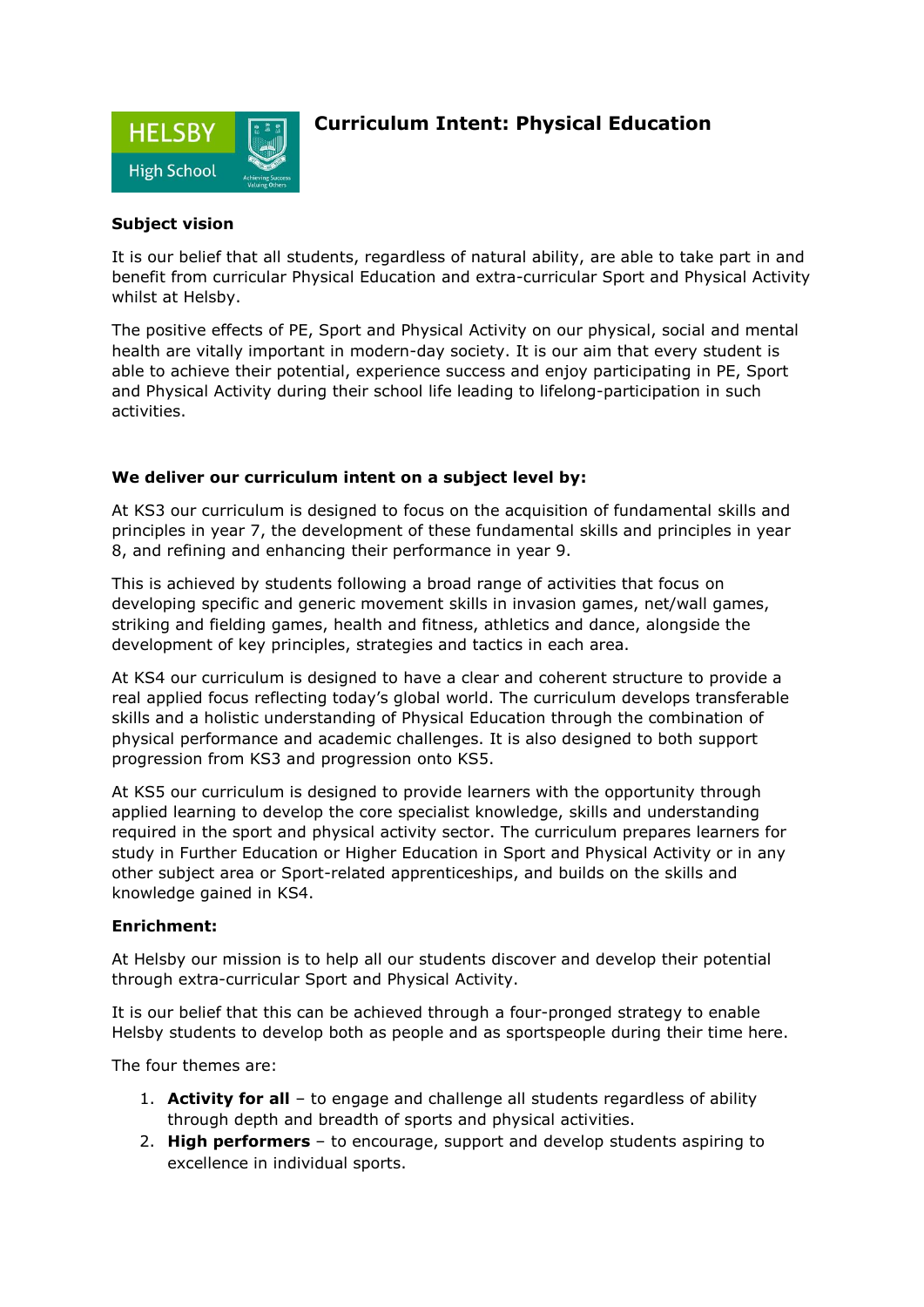- 3. **Academic balance**  to embrace sport and physical activity as a means of supporting and enhancing academic performance.
- 4. **Community**  to engage Helsby in its surrounding community through sport and physical activities.

| Encouraging high aspiration and a<br>love of learning | By making PE lessons challenging, fun, interesting<br>and different.                                                                                                                                                                                                                                                                                                                 |
|-------------------------------------------------------|--------------------------------------------------------------------------------------------------------------------------------------------------------------------------------------------------------------------------------------------------------------------------------------------------------------------------------------------------------------------------------------|
| Maximising progress and potential                     | By setting challenging but achievable targets.<br>By providing extra-curricular opportunities.                                                                                                                                                                                                                                                                                       |
| Providing rewarding learning<br>experiences           | By delivering well-planned, differentiated lessons<br>in a wide variety of activities.                                                                                                                                                                                                                                                                                               |
| Offering diverse opportunities                        | By providing depth and breadth both in curricular<br>and extra-curricular activities.                                                                                                                                                                                                                                                                                                |
| Recognising and celebrating all<br>achievement        | Through the Sports Ambassador programme,<br>recognising individual and team performances via<br>social media, the school website and the<br>Departmental Twitter account. Recognising<br>performers of the term, up to date boards in<br>departmental areas, post cards home for<br>excellent progress and achievement, fixtures and<br>results updated regularly on school website. |

### In *Physical education*, students '**Achieve success'** by:

### In *Physical education*, students '**Value Others'** by:

| Contributing to a safe school                | By having clear expectations for behaviour and                                                                                                                                                 |
|----------------------------------------------|------------------------------------------------------------------------------------------------------------------------------------------------------------------------------------------------|
| environment                                  | respecting rules, officials and equipment.                                                                                                                                                     |
| Showing tolerance, respect and               | By emphasising the importance of fair play and                                                                                                                                                 |
| fairness                                     | respect in games.                                                                                                                                                                              |
| Listening to and respecting others'<br>views | By utilising peer feedback, development of<br>leadership and utilising student voice to inform<br>curriculum planning.                                                                         |
| Appreciating and embracing<br>diversity      | Via curriculum activities and departmental<br>displays highlighting the successes of a diverse<br>range of athletes from different backgrounds and<br>highlighting non-traditional activities. |